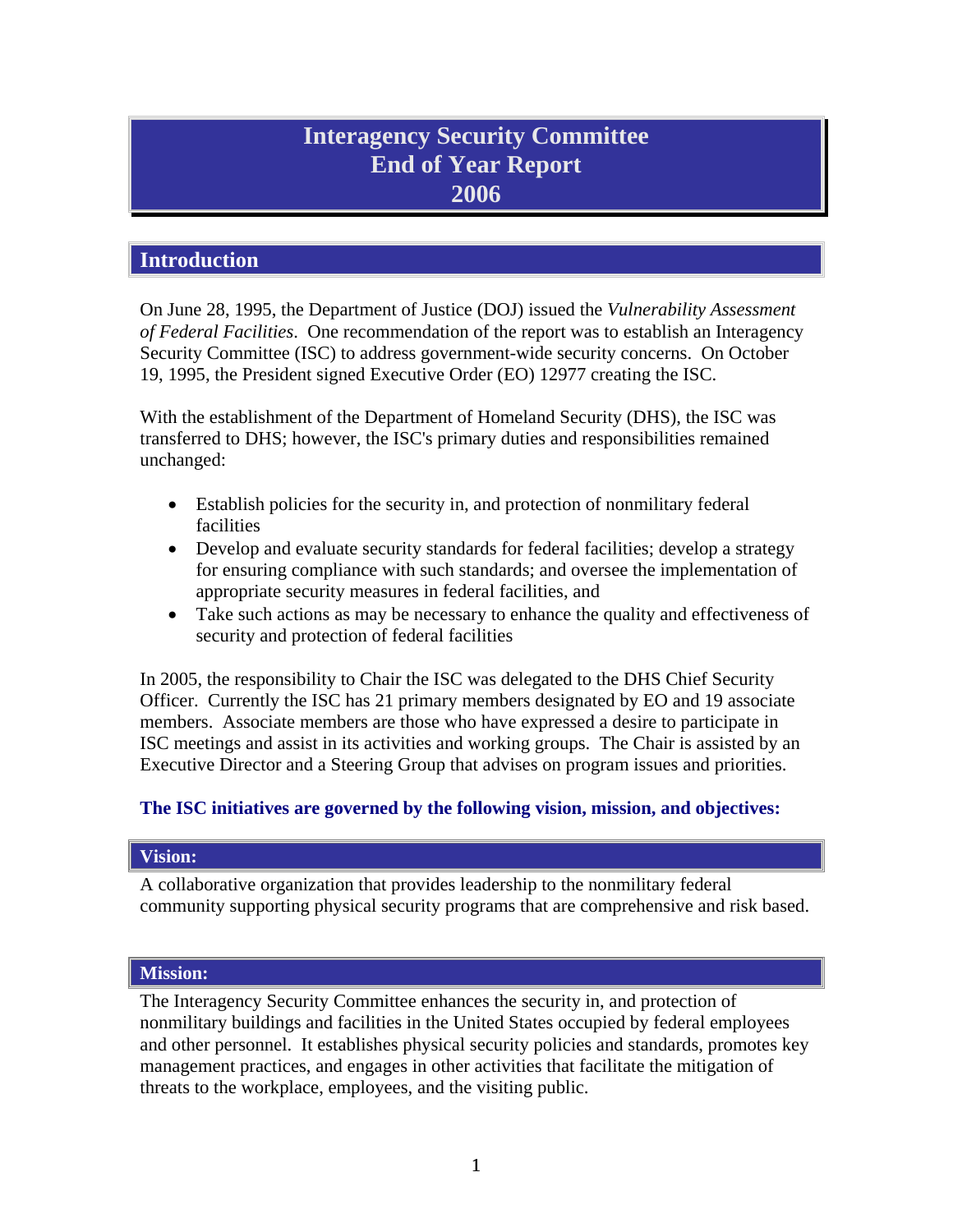#### **Objectives :**

- Improve Security Program Management.
- Enhance Guidance and Standards for Security Operations.
- Improve Coordination of Security and Protection Initiatives.

# **ISC Accomplishments in 2006**

# **ISC Planning Conference and Action Plan**

In September 2006 the ISC conducted its first biennial planning conference. The conference was the culmination of several months of effort beginning with a survey sent to all ISC members soliciting their views on ISC priorities. Survey responses were followed up with member interviews in which additional priority suggestions were identified. Government Accountability Office (GAO) audit reports on the ISC were also incorporated into the planning conference deliberations.

The conference was held at the Federal Deposit Insurance Corporation (FDIC) training facility in Arlington, VA. Attendees included ISC members and representatives from the Office of Management and Budget (OMB). During the conference ISC members agreed on the ISC's vision, mission, and objectives and discussed over 30 potential tasks for enhancing federal facility security. Consensus was reached on completing five inprogress initiatives, four addressed key management practices for security managers, as recommended by the GAO. Results of the planning conference were documented in a 2007-2008 ISC Action Plan.

# **Safe Mail Handling Guidance**

In September 2006, the ISC issued *Best Practices for Safe Mail Handling*. The report addresses issues associated with suspicious mail and recommends measures agencies may implement to safely handle and deliver mail to personnel. The U.S. Postal Service led the effort, assisted by Federal Deposit Insurance Corporation (FDIC), General Services Administration (GSA), DHS, and the Department of Transportation (DOT).

# **ISC Standard Operating Procedures**

In December 2006, the ISC revised its Standard Operating Procedures (SOP). The new SOP identified ISC Steering Group and Working Group responsibilities, voting processes, and internal procedures to promote more efficient decision making, and to document work product development and approval processes.

#### **HSPD-7 Support**

During 2006, the ISC was tasked by Office of Management and Budget (OMB) to review the physical security portion of federal agencies' National Critical Infrastructure Plans, as required by Homeland Security Presidential Directive (HSPD) -7, *Critical Infrastructure Identification, Prioritization, and Protection*. Twenty-two Cabinet-level departments and agencies submitted critical infrastructure and key resources protection plans. The ISC, in conjunction with DHS's Federal Protective Service (FPS), conducted a review and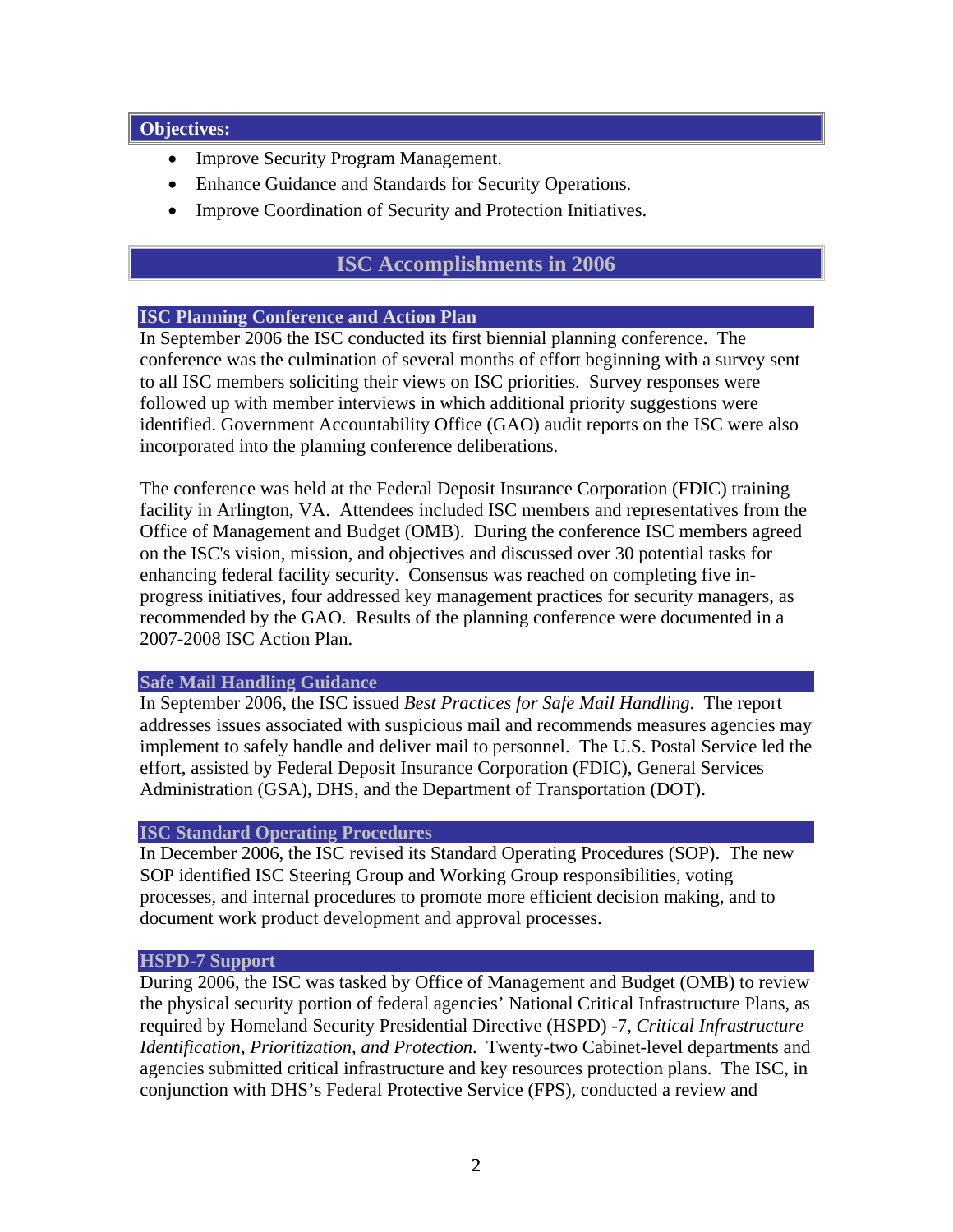comparative analysis of all plans. Results, which were submitted to OMB, provided information on security gaps and resource requirements.

#### **HSPD-12 Support**

HSPD-12, *Policy for a Common Identification Standard for Federal Employees and Contractors,* mandates a government-wide standard for secure and reliable forms of identification for federal employees and contractors. The Department of Commerce (DOC) was designated lead-agency for this task. Because of the impact on all federal agencies the ISC became actively involved in an oversight and support role.

#### **National Infrastructure Protection Plan Support**

The Chief of the Government Facilities Sector (GFS) of the National Infrastructure Protection Plan (NIPP) initiative addressed the ISC at the May 2006 meeting. The ISC became a security partner with the Government Coordinating Council (GCC) of the GFS to develop plans and policies for more secure government facilities at all levels. The ISC provides support and collaboration to the GCC for critical infrastructure/key resources protection activities consistent with existing authorities, and shares security-related best practices. ISC staff and members provided vital input on the *National Infrastructure Protection Plan* and the *Government Facilities Sector-Specific Plan* intended to prevent, deter, neutralize and mitigate the effects of efforts by terrorists to destroy, incapacitate, or exploit the nation's critical infrastructure or key resources.

#### **Membership**

In 2006, the ISC's associate membership increased to nineteen with the addition of The Smithsonian Institution. The Smithsonian's membership request was approved by the ISC Chair on October 31, 2006. The Smithsonian is a welcome addition and will bring unique experience and expertise to the benefit of all members.

# **Working Groups In-Progress**

# **Security Standards for Existing Buildings**

In January 2006, ISC members voted to establish a working group to revise the 1995 DOJ *Vulnerability Assessment of Federal Facilities* report. The working group is chaired by DOJ, with members from the Environmental Protection Agency (EPA), FDIC, GSA, DHS, Nuclear Regulatory Commission (NRC), The Department of Treasury (Treasury), and the US Courts. The new document will focus on three areas: 1.) enhanced guidance to determine appropriate facility security levels; 2.) updated baseline physical security standards for each security level; and 3.) new guidance for adjusting baseline security standards based on site-specific threats and vulnerabilities. Much from the 1995 DOJ report will remain, to include security level designations and security levels determinants. New guidance material will include criticality and other threat factors affecting the final facility security level determination. This new document will be a companion to the 2004 *ISC Design Criteria for New Federal Office Buildings and Major Modernization Projects*, and the 2005 *ISC Security Standards for Leased Space*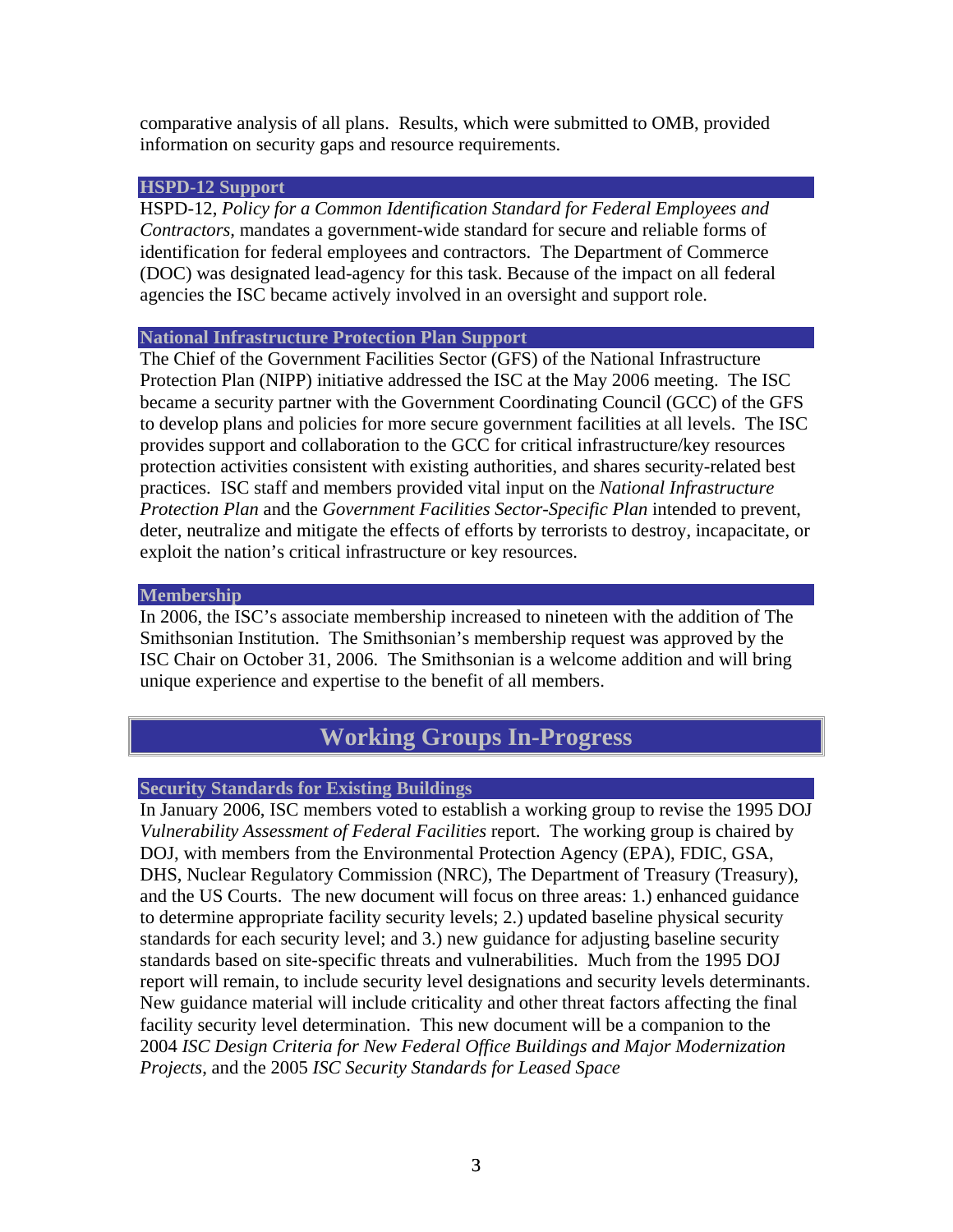#### **Physical Security Standards for Child Care Facilities**

To ensure physical security considerations become an integral part of the concept development, design, and construction of child care centers in federal facilities, an ISC working group was established to develop an amendment to the *ISC Security Design Criteria for New Federal Office Buildings and Major Modernization Projects.* 

#### **Physical Security Standards for Land Ports of Entry**

DHS/Customs and Border Protection (CBP) is revising the security standards for land ports of entry (LPOE). The LPOE mission involves the inspection of travelers entering the United States, revenue collection, and preventing the entry of illegal aliens, injurious plants, animal pests, and human and animal diseases. The revised CBP *Land Border Design Guide* will be an addendum to the *ISC Security Design Criteria for New Federal Office Buildings and Major Modernization Projects*. The document will identify design criteria elements that are appropriate to the unique mission and operations of LPOE. CBP's Office of Internal Affairs is leading this initiative, with assistance from GSA, ISC staff, and other CBP components.

# **Law Enforcement Access to Federal Facilities**

In 2001, the ISC Chair issued a policy on law enforcement access to federal facilities. The policy allows access to armed law enforcement personnel only while on official business. In 2006, a working group was chartered to address unresolved issues that had surfaced concerning the policy. The group's intent is to achieve consensus and closure on this initiative in 2007.

# **HSPD-12 Migration Strategy**

In October 2006, the ISC became active in the effort to meet and standardize the physical security requirements of HSPD-12, and facilitate a consistent and coordinated approach in the use of personal identity verification (PIV) cards. The development of an effective and efficient strategy for the use of current and future physical access control systems is a critical element of HSPD-12. This working group is chaired by DOC with assistance and input from all ISC members.

# **Initiatives for 2007-2008**

# **Key Management Practice: Use of Performance Measures and Testing**

In response to a GAO audit recommendation, the ISC will issue a policy and guidance document requiring the use of performance measurement and testing to assess the effectiveness of physical security programs. The guidance will define input, output, and outcome measures and discuss their use in evaluating program effectiveness, allocating resources, and providing accountability and recognition for security professionals. The ISC staff will lead a working group consisting of representatives from the National Infrastructure Protection Plan's Government Facilities Sector and Department of Defense (DOD). The target date for final issuance is July 2007.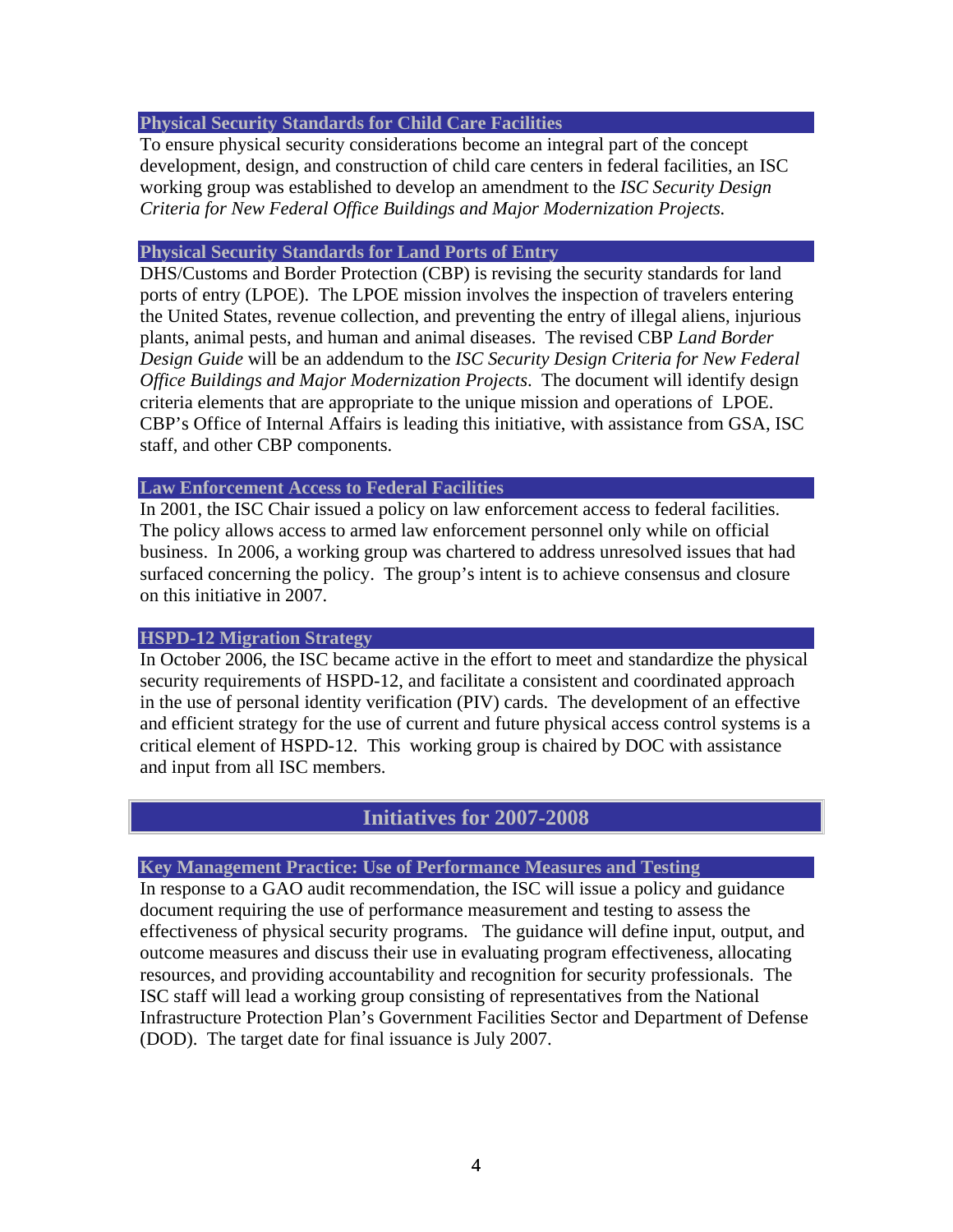**Key Management Practice: Allocating Resources Using Risk Management** 

The ISC will address the application of risk management factors to determine appropriate resources to meet security requirements. Guidance will be developed to include identifying potential threats, assessing vulnerabilities, identifying the assets most critical to protect in terms of mission and significance, and evaluating mitigation alternatives for their effect on risk and cost. The objective is to produce guidance that is adopted by agencies and provided the foundation for an effective facility protection program. The working group is chaired by the Department of State (DOS) with assistance from DoD, Department of Education, Federal Bureau of Investigation (FBI), GSA, DHS/Infrastructure Protection, and Social Security Administration.

#### **Key Management Practice: Strategic Management of Human Capital**

This effort involves security specialist qualifications, standards, and performance. It includes coordination with the Office of Personnel Management (OPM) on specific job qualifications, training, and certification for government security specialists. Minimum requirements for contract security personnel will also be reviewed. The objective is to develop government-wide guidance to standardize/professionalize the security career field, to include standards for: continuing education and training; professional affiliations and accreditation; and consistency in position descriptions, duty titles, and job classifications. The working group established for this initiative includes the Department of Agriculture (USDA), Department of Labor (DOL), OPM, US Marshals Service (USMS), and the Department of Veterans Affairs (VA).

#### **Key Management Practice: Leveraging Technology**

The efficient and appropriate use of technology can reduce deficiencies identified in the risk management process. GAO report 05-49 suggested the ISC find cost-effective methods to address threats and vulnerabilities with new technologies. This working group will examine new technologies and how best to leverage their use in securing federal facilities as part of a risk management process. Factors will be considered are: benefit; purpose; const; and expected performance. DOD will lead this group with members from the FBI, DHS/Science and Technology (S&T), and the National Institute of Standards and Technology.

# **Guidance and Minimum Standards for Contract Guards**

This effort will define the guard force functions as a threat countermeasure. It will contain guard post identification and staffing guidelines, and compare guard forces with other threat countermeasures to enable security professionals to more effectively integrate security systems. The document will also address the need for, and elements of a job task analysis for contract guard positions, and identify minimum program standards such as medical, physical, and training. The working group for this task will be led by DHS/FPS supported by the Department of Education, Environmental Protection Agency (EPA), GSA, Social Security Administration, and DOS.